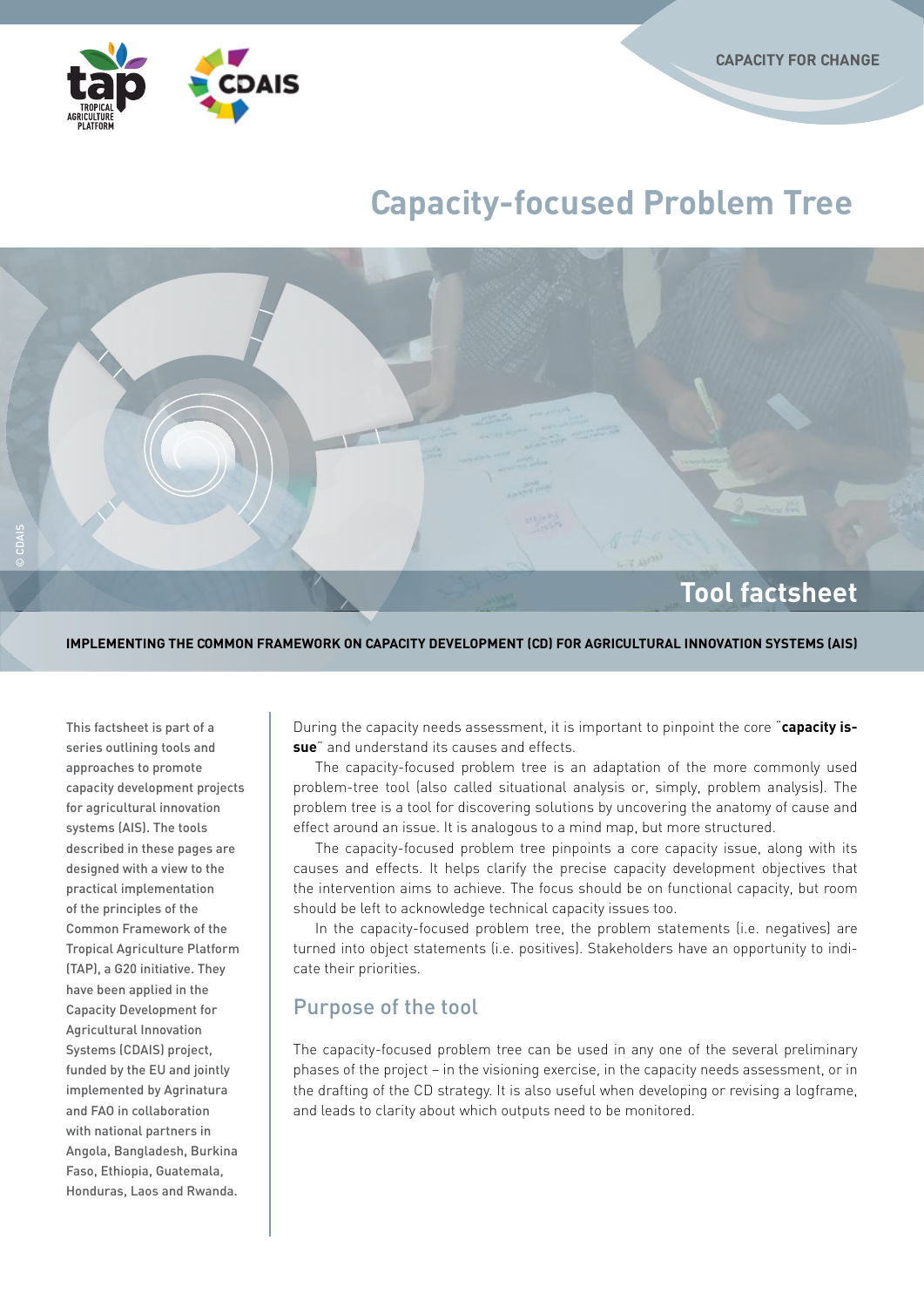

This tool:

- Leads to a collective understanding of the chief (capacity-related) problems;
- Encourages the participants to think about multiple causes and effects;
- • Serves as a springboard to the capacity needs assessment process, and as a guide to capacity development planning.

# Step-by-step guide to using the tool

**Step 1**: Start by brainstorming about all major capacity problems discovered during the context analysis or capacity needs assessment. Within the group, decide on the core capacity problems relating to the enabling environment, organizations and individuals. Most technical capacity needs can be "transformed" into functional capacity needs by thinking about what stakeholders can do differently. For example, a close analysis of the problem of a shortage of disease-free planting material might reveal the need for more effective stakeholder collaboration on the matter and for improved lobbying of industry and local government for better planting materials.

**Step 2**: Draw a "tree" and write the key capacity problem on the trunk. If you think there is more than one key capacity problem, you need to draw one tree per problem.

**Step 3**: Encourage the stakeholders to brainstorm on the causes of the key capacity problem and write them on cards. Prioritize the causes.

**Step 4**: Discuss the factors that are possible contributory causes of the key capacity problem. Focus on the factors that are potential drivers of change and write them on the roots of the tree.

**Step 5**: Look at the effects/impacts of the capacity problem, and write down the primary effects on the branches of the tree.

**Step 6**: The diagram generated in this exercise provides a basis for discussion and can be converted into a capacity-objectives tree, turning the negative statements into positive ones.



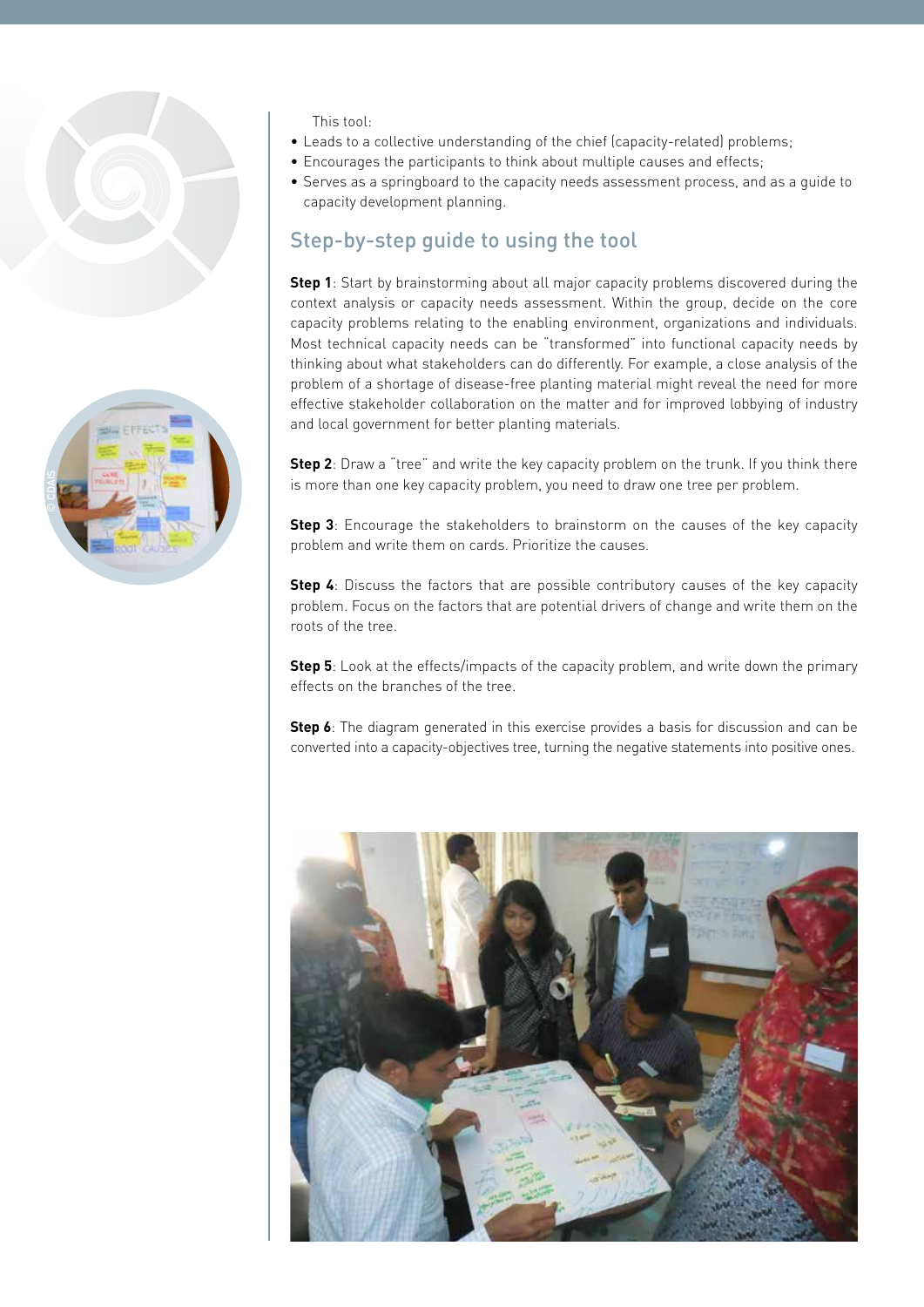### When using this tool:

- Be precise do not use vaque concepts;
- Be concrete do not think in terms of unavailable solutions;
- Give people time to explain their feelings and reasoning;
- • Write down on a separate piece of paper related ideas and points that come up, and put them under headings such as: solutions, concerns and decisions.

#### Questions for discussion might include:

- • Does this represent the reality of the situation? Have the economic, political and sociocultural dimensions of the problem been given due consideration?
- • Which causes and effects are getting better, which are getting worse, and which are staying the same?
- • What are the most serious effects? Which effects are most worrisome? What criteria are important to us as we think about a way forward?
- • Which causes are easiest/most difficult to address? What possible solutions or options might there be? How might a policy change address a cause or effect, or deliver a solution?
- What decisions have we made, and what actions have we agreed upon?







For more information on the [Capacity-focused Problem Tree](http://www.fao.org/capacity-development/resources/practical-tools/capacity-assessment/problem-tree-tool/en/), see [www.tapipedia.org](http://tapipedia.org/) and the [Trainer's Manual](http://www.tapipedia.org/content/trainers-manual-facilitating-capacity-needs-assessment): Facilitating Capacity Needs Assessment, S7d.